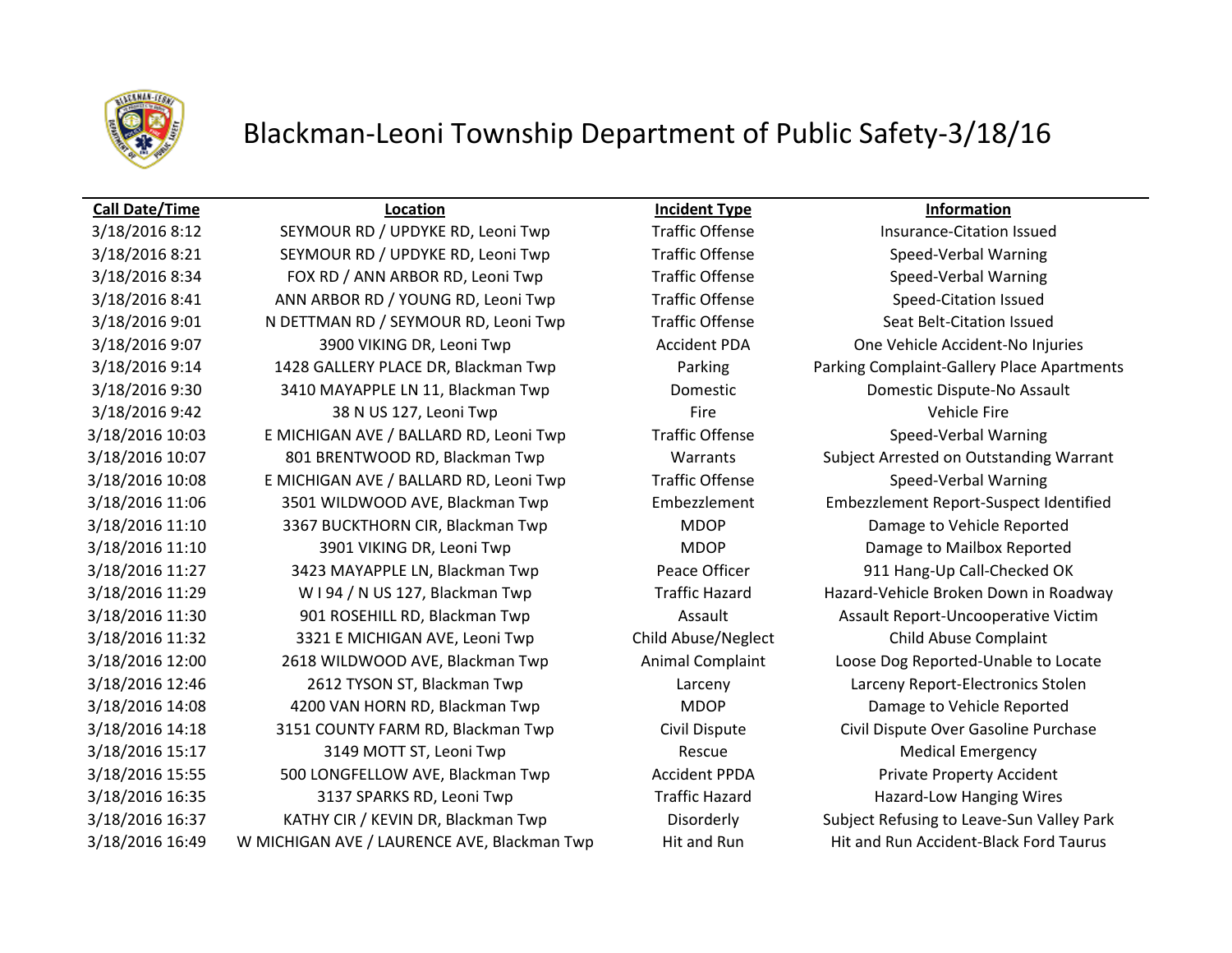

## Blackman-Leoni Township Department of Public Safety-3/18/16

## **Call Date/Time Location Incident Type Information**

3/18/2016 17:00 BLAKE RD / N DETTMAN RD, Blackman Twp Traffic Offense Expire Plate-Citation Issued 3/18/2016 17:26 PAGE AVE / S US 127, Leoni Twp Traffic Offense Fail to Yield-Verbal Warning 3/18/2016 17:32 3640 PAGE AVE, Leoni Twp 3640 Abandoned Vehicle Abandoned Vehicles-Phelps Towing 3/18/2016 18:04 4201 W MICHIGAN AVE, Blackman Twp Abandoned Vehicle Abandoned Vehicles-Jimmies Towing 3/18/2016 18:07 2251 SPRINGPORT RD, Blackman Twp Domestic Domestic Dispute-No Assault 3/18/2016 18:09 2612 TYSON ST, Blackman Twp **Assist Assist Assist to Child Protective Services** 3/18/2016 18:25 3224 BENT TREE LN, Blackman Twp Domestic Domestic Dispute-No Assault 3/18/2016 18:41 S US 127 / E MICHIGAN AVE, Leoni Twp Traffic Offense Speed-Verbal Warning 3/18/2016 18:49 1039 BRENTWOOD RD, Blackman Twp Field Contact Welfare Check-Subject Walking-OK 3/18/2016 18:53 5628 HOLLY DR, Leoni Twp Rescue Rescue Medical Emergency 3/18/2016 19:07 1609 HIAWATHA BLVD, Leoni Twp Rescue Rescue Medical Emergency 3/18/2016 19:20 3021 E MICHIGAN AVE, Blackman Twp Larceny Larceny Report-Purse Stolen-Kroger 3/18/2016 19:36 2933 CHARLOTTE ST, Blackman Twp **Alarm Alarm False Burglar Alarm** False Burglar Alarm 3/18/2016 20:01 1149 WINIFRED ST, Blackman Twp Suspicious Situation Suspicious Situation Reported 3/18/2016 20:16 4329 PAGE AVE, Leoni Twp MDOP Damage to Vehicle Reported 3/18/2016 20:19 3300 SPIREA CT, Blackman Twp **Rescue** Rescue Medical Emergency 3/18/2016 20:21 3000 KINGSBROOKE DR, Blackman Twp Larceny Larceny Report-Arbor North Living Center 3/18/2016 20:36 BLACKMAN RD / COUNTY FARM RD, Blackman Twp Rescue Rescue Medical Emergency 3/18/2016 20:43 1108 WAYNE ST, Blackman Twp Suspicious Situation Suspicious Subject Reported-Unable to Locate 3/18/2016 21:07 3021 E MICHIGAN AVE, Blackman Twp Domestic Domestic Dispute-No Assault 3/18/2016 21:15 2615 WILDWOOD AVE, Blackman Twp Disorderly Trouble with Subject Reported 3/18/2016 22:08 E I 94 / COOPER RD, Blackman Twp Traffic Offense Speed-Verbal Warning 3/18/2016 22:25 5678 POPLAR DR, Leoni Twp Rescue Rescue Rescue Medical Emergency 3/18/2016 22:25 2931 WOODS CIR, Blackman Twp Motorist Assist Motorist Assist-Vehicle Stuck in Grass 3/18/2016 22:33 N ELM RD / ROSEHILL RD, Blackman Twp Motorist Assist Motorist Assist-Out of Gas 3/18/2016 22:38 6844 NAPOLEON RD, Leoni Twp Peace Officer Welfare Check on Subject 3/18/2016 22:51 SPARKS RD / S DETTMAN RD, Leoni Twp Traffic Hazard Hazard Hazard-Low Hanging Wires 3/18/2016 22:56 2200 CLARK ST downstairs, Blackman Twp Rescue Rescue Medical Emergency